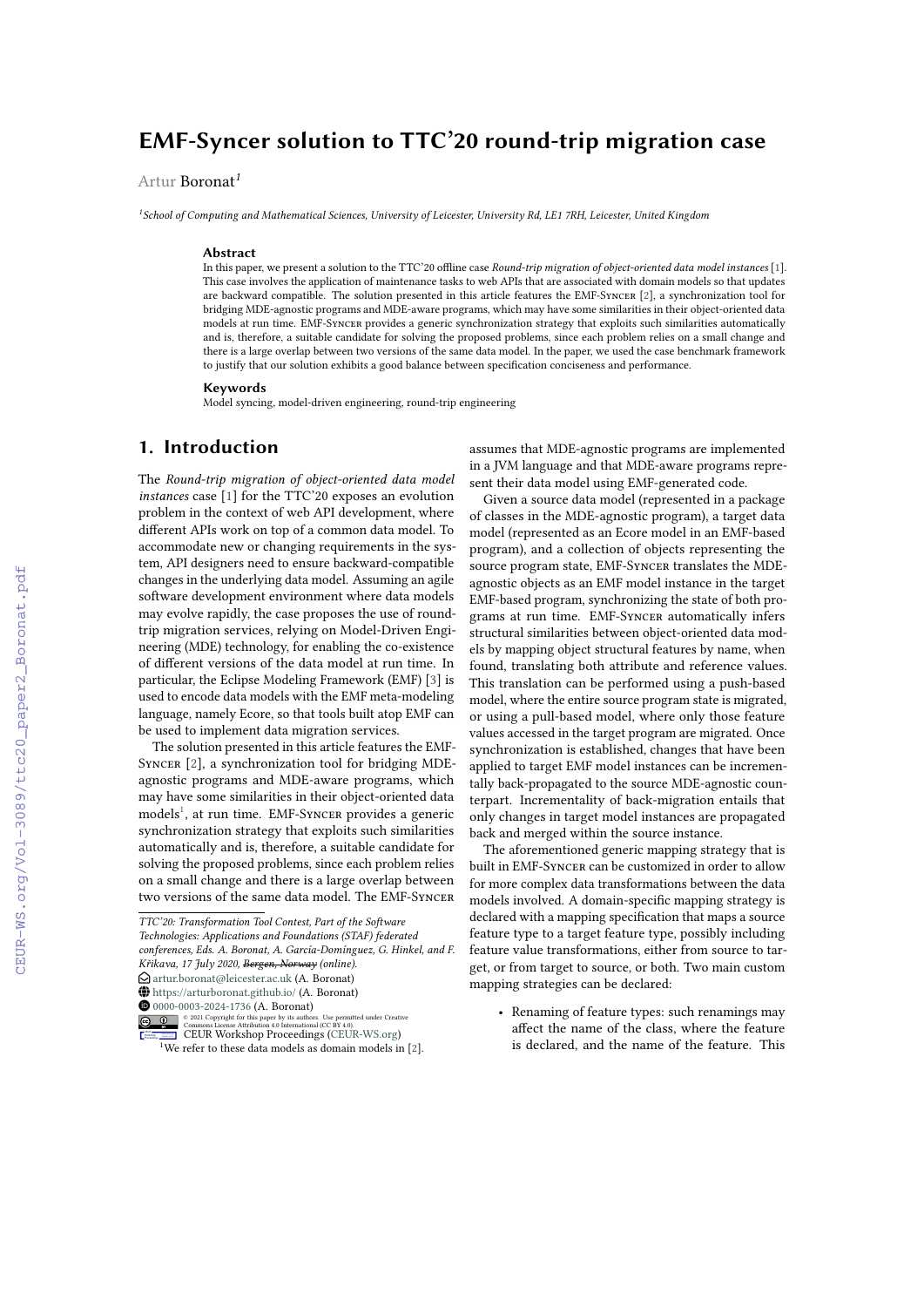mapping strategy allows for transformations that modify the data model either syntactically, when either a class or a feature is renamed in the target model, or structurally, when a feature type is moved to an unrelated object type. In this case, feature values are transformed using the generic synchronization strategy.

• Transformation of feature values, with or without renaming of feature types: feature value transformations are expressed using Xtend lambda expressions defined for a contextual object type, from the source data model, and result in a single target feature value. This mapping strategy allows for semantic transformations, where the feature value can be computed using navigation expressions from the contextual type. A feature value transformation is applied in a single direction, either from source to target or from target to source. A programmer can opt to provide feature value transformations in both directions (as in Task\_2 in [§2.2\)](#page-2-0), only in one (as in Task\_3 in [§2.3\)](#page-2-1), or none at all. The last case corresponds to a simple renaming of feature types as explained above.

For the TTC 2020 case, we are relying on the observation that an EMF-based program can be regarded as a plain Java program. Hence, the given Java program will refer to the source data model and the EMF-based program will refer to the target data model. In the following sections, we discuss the solution to the case in [§2,](#page-1-0) and the evaluation of the solution in [§3](#page-3-0) using the evaluation criteria proposed in the case, wrapping up with some conclusions in [§4.](#page-4-0)

## <span id="page-1-0"></span>**2. Solution**

The solutions to the different tasks of the case are explained below and are available at [https://github.com/emf-syncer/ttc20-roundtrip.](https://github.com/emf-syncer/ttc20-roundtrip) The solution has been implemented using the language Xtend [\[4\]](#page-5-0).

### <span id="page-1-1"></span>**2.1. Task 1: create/delete field**

In this task, a new feature age is added to the class Person in the modified data model  $M_2$  and when a Person instance is migrated, its feature value is set to -1. When the instance is migrated back, this information is lost.

The solution Task1\_M1\_M2\_M1, shown in the listing below, illustrates the pattern used in all of the solutions. The EMF-Syncer is used by instantiating the class EMFSyncer between a source Java package name list #['scenario1\_v1'] and a target Ecore model in the

constructor. All of the solutions use the push-based model in syncForward, which is specified by indicating syncer.syncingStrategy = SyncingStrategy.EAGER, forcing the migration of the entire source instance.

In the method migrate, the statement syncer.syncForward(person\_v1) migrates the source Person instance obtaining the target instance with the age feature, which is not initialized until the statement person\_v2.age = -1 is evaluated. In the method migrateBack, the statement syncer.syncBack(person\_v2) migrates the instance back to the source Java program.

The method modify is used to implement changes to target model instances that need to be propagated back. This logic is hardcoded in test cases in the benchmark framework. EMF-Syncer needs to track which changes are performed in the target model instance in order to enable incremental back migration. Therefore, this logic has been moved from test cases to task classes.

```
1 class Task_1_M1_M2_M1 extends AbstractTask {
   val Syncer syncer
 3
    new (EPackage model1, EPackage model2) {
 5 super(model1, model2);
6 syncer = new Syncer(#['scenario1_v1'], model2)
       7 syncer.syncingStrategy = SyncingStrategy.EAGER
 8 }
 9
    10 override migrate(EObject instance) {
       val person_v1 = instance as scenario1_v1.Person
12 val person_v2 = syncer.syncForward(person_v1) as scenario1_v2
.Person
13 person_v2.age = 14 return person v
    return person_v2;
15 }
16
    override migrateBack(EObject instance) {
      val person v2 = instance as scenario1 v2. Person
       19 return syncer.syncBack(person_v2) as scenario1_v1.Person
20 }
21
   override modify(EObject instance) \{\}23 }
```
It is important to note that the bidirectional transformation between both data models is completely inferred by the EMF-Syncer automatically in this task. In the back migration, as the age feature does not exist in the source program, it is not propagated.

The solution to the symmetric problem Task1\_M2\_M1\_M2 is achieved by inverting the direction in which the EMF-Syncer is applied to the data models, as seen in the listing below. In this case, the data model M2 is regarded as the Java program and the data model M1 as the EMF program. In this case, the value of the age feature of a Person class is preserved on the back migration because this feature does not exist in M1 and, therefore, no changes can be applied to the feature age. In the following subsections, solutions to symmetric problems are achieved by flipping, as for this task, the direction in which the EMF-Syncer is applied and are not included in the paper.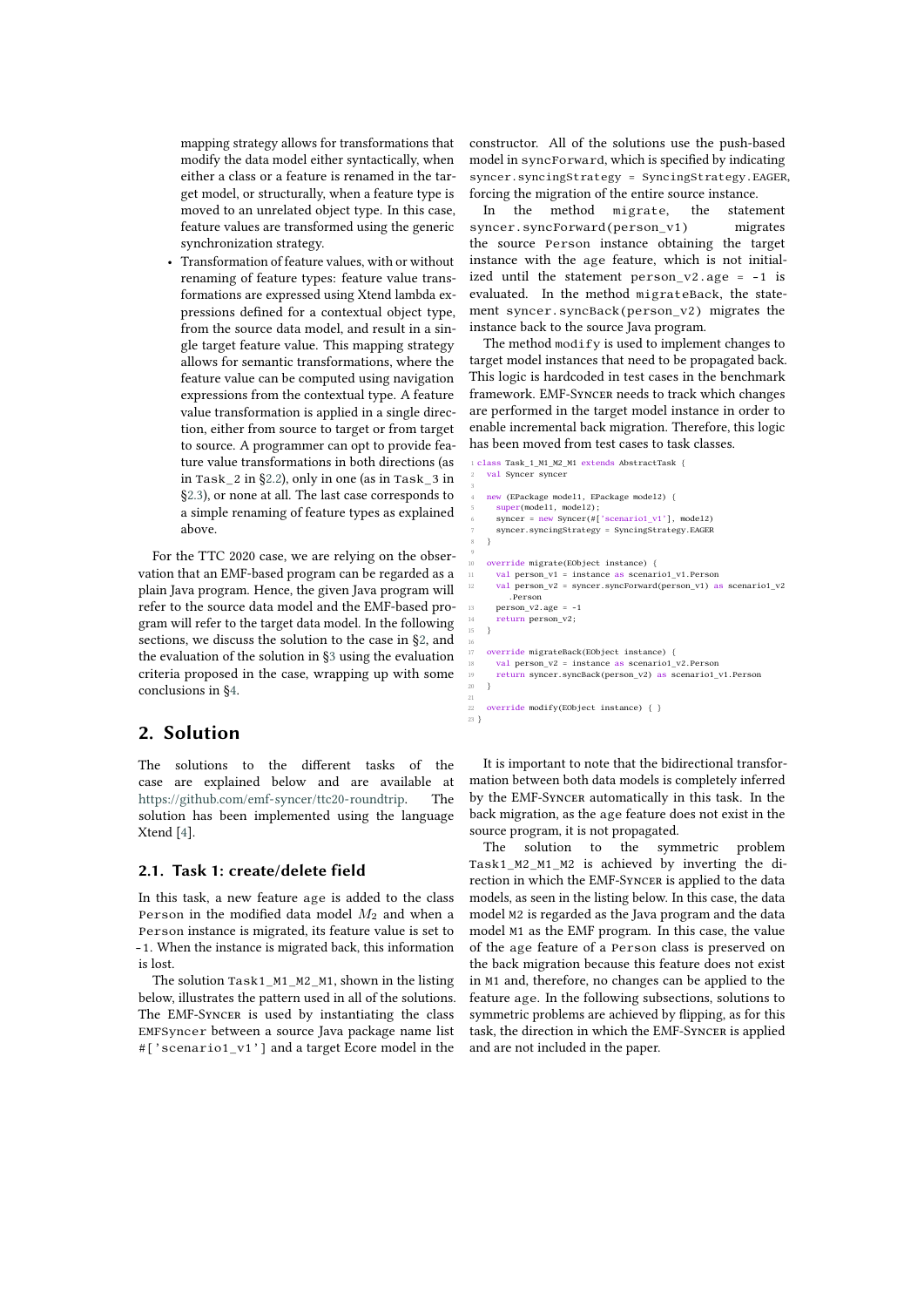```
1 class Task_1_M2_M1_M2 extends AbstractTask {
    val EMFSyncer syncer
 3
    4 new (EPackage model1, EPackage model2) {
      super(model1, model2);
      symcer = new Syncer(\#['scenario1_v2'], model1)syncer.syncingStrategy = SyncingStrategy.EAGER
 8 }
 9
10 override migrate(EObject instance) {
     val person_v2 = instance as scenario1_v2.Person
12 return syncer.syncForward(person_v2) as scenario1_v1.Person
   \rightarrow\begin{array}{c} 14 \\ 15 \end{array}15 override migrateBack(EObject instance) {
16 val person v1 = instance as scenario1 v1. Person
17 return syncer.syncBack(person_v1) as scenario1_v2.Person
18 }
19
    override modify(EObject instance) { }
21 }
                                                                          17 Integer.valueOf(Calendar.getInstance().get(Calendar.YEAR) -
                                                                                  person_v2.ybirth) as Object
                                                                         18 1
                                                                          19 )
                                                                          20
                                                                          21 new (EPackage model1, EPackage model2) {<br>
22 \text{ super(model1 model2)}sumer(model1, model2);
                                                                          23 syncer = new EMFSyncer(#['scenario2_v1'], mode12,
                                                                                   newArrayList(mapping))
                                                                         24 syncer.syncingStrategy = SyncingStrategy.EAGER
                                                                          25 }
                                                                          26
                                                                             override migrate(EObject instance) {
                                                                          28 val person v1 = instance as Person
                                                                          29 return syncer.syncForward(person_v1) as scenario2_v2.Person
                                                                             \overline{3}31
                                                                          32 override migrateBack(EObject instance) {
                                                                          33 val person_v2 = instance as scenario2_v2.Person
                                                                                34 return syncer.syncBack(person_v2) as Person
                                                                          35 - 336
                                                                          37 override modify(EObject instance) { }
```
38 }

3

14

21

### <span id="page-2-0"></span>**2.2. Task 2: rename field**

In this task, the feature age of the class Person is renamed to ybirth, and its semantics is changed by representing the age and the year of birth, respectively. This renaming involves domain-specific semantics that is not present in the Ecore model, requiring a mapping specification so that the EMF-Syncer can perform the data transformation correctly.

A mapping specification consists of a collection of mappings between feature types by name, 'Person', 'age', /\* <-> \*/ 'Person', 'ybirth', and by adding optional feature value transformations as lambda expressions. For example, in the solution, the lambda expression

```
1 val person v1 = it as scenario2 v1. Person
2 Integer.valueOf(Calendar.getInstance().get(Calendar.YEAR) -
person_v1.age) as Object
```
gets a Person instance from the source data model and returns the ybirth value. When the EMF-Syncer applies the transformation syncForward, the feature value for Person::ybirth will be obtained by applying this expression. The rest of the solution follows the same structure as the solution explained in [§2.1.](#page-1-1)

```
1 class Task_2_M1_M2_M1 extends AbstractTask {
   val EMFSyncer syncer
 3
    4 // custom mapping strategy: M1 <--> M2
 5 val public static mapping = new EMFSyncerMapping(
6 'Person', 'age', /* <--> */ 'Person', 'ybirth',
       7 // source to target feature value transformation
 8 [
         val person v1 = it as scenario2 v1. Person
10 Integer.valueOf(Calendar.getInstance().get(Calendar.YEAR) -
           person_v1.age) as Object
11 \t 1,
\overline{12}13
       14 // target to source feature value transformation
15 [
         val person v2 = it as scenario2 v2. Person
```
### <span id="page-2-1"></span>**2.3. Task 3: declare field optional/mandatory**

In this task, the multiplicity of a feature type is modified so that the feature is mandatory in one data model and optional in the modified version. This task exposes a difference between a MDE-agnostic program, where it is not possible to know whether a feature is optional in plain Java, and a MDE-aware one, where this information is encoded in the Ecore model. As the EMF-Syncer treats the source program as a plain Java program, it disregards the information contained in the Ecore model, and the logic to transform null values in to empty Strings needs to be provided in a custom mapping. The expression person\_v2.name ?: "" returns an empty String when the name of the Person instance is null, which is checked using the Elvis operator ?:. The rest of the data transformation is fully inferred by the EMF-**SYNCER** 

```
1 class Task_3_M1_M2_M1 extends AbstractTask {
    2 val EMFSyncer syncer
    4 // custom mapping strategy: M1 <--> M2
 5 val public static mapping = new EMFSyncerMapping(
6 'Person', 'name', /* <--> */ 'Person', 'name',
       null,
       8 // target to source feature value transformation
       \overline{1}10 val person_v2 = it as scenario3_v2.Person<br>11 person v2.name ?: ""
         11 person_v2.name ?: ""
\frac{12}{13} ]
   \overline{1}15 new (EPackage model1, EPackage model2) {
16 super(model1, model2);
17 syncer = new EMFSyncer(#['scenario3_v1'], model2,
18 newArrayList(mapping))
    syncer.syncingStrategy = SyncingStrategy.EAGER
20 }
22 override migrate(EObject instance) {
23 val person_v1 = instance as scenario3_v1.Person
```

```
return syncForward(person_v1) as Person
```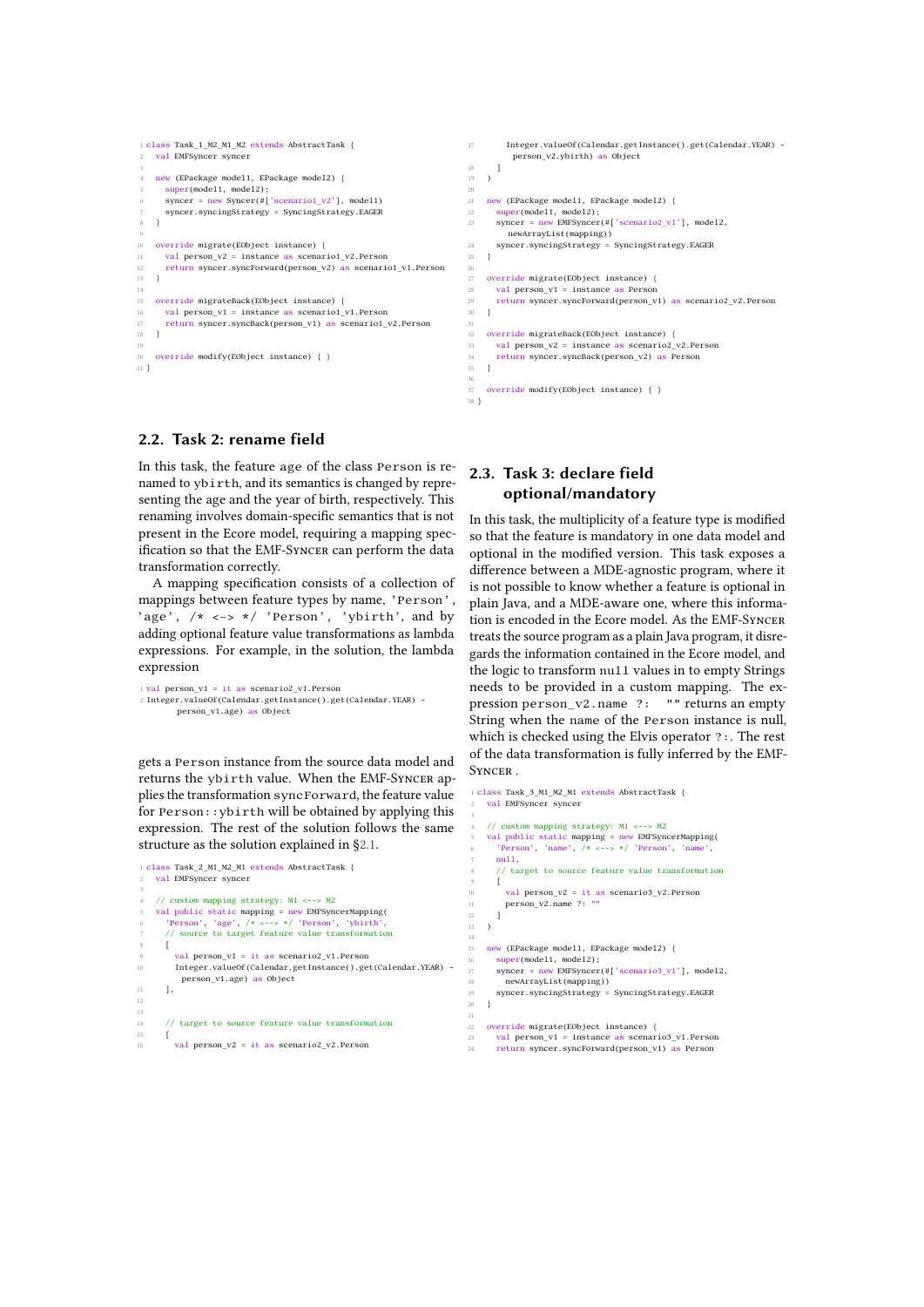```
25 }
26
27 override migrateBack(EObject instance) {
28 val person_v2 = instance as Person
29 syncer.syncBack(person_v2) as scenario3_v1.Person 30 }
    \overline{3}31
32 override modify(EObject instance) {<br>33 valuerson y^2 = instance as Person
       val person y^2 = instance as Person
34 syncer.track[ person v2.name = null ]
       35 return person_v2
36 }
37 }
```
This solution also contains an example of how to track changes performed in the target instance, in the modify method, that need to be migrated back. This change is encoded in the corresponding test case in the original test framework.

### **2.4. Task 4: multiple edits**

This task combines Task\_1 and Task\_2 with the aim of analysing reuse mechanisms that can be employed. The solution below reuses the transformation logic of Task\_1, as it is handled by the EMF-Syncer automatically, and it reuses the mapping specification of Task\_2, which is defined as a static field. The rest of the solution is as in [§2.1,](#page-1-1) after renaming the corresponding namespaces.

```
1 class Task_4_M1_M2_M1 extends AbstractTask {
     val EMFSyncer syncer
 3
     new (EPackage model1, EPackage model2) {
         super(model1, model2);
         syncer = new EMFSyncer(#['scenario4_v1'], model2,
 7 newArrayList(Task_2_M1_M2_M1.mapping))
8 syncer.syncingStrategy = SyncingStrategy.EAGER
     9 }
\begin{array}{c} 10 \\ 11 \end{array}override migrate(EObject instance) {
12 val container_v1 = instance as scenario4_v1.Container<br>13 return syncer.syncForward(container v1) as scenario4
         13 return syncer.syncForward(container_v1) as scenario4_v2.
            Container
14 }
15
16 override migrateBack(EObject instance) {<br>17 \text{ val container } 2^2 = \text{instance as scenario}17 val container_v2 = instance as scenario4_v2.Container
18 syncer.syncBack(container_v2) as scenario4_v1.Container
19 }
20
     override modify(EObject instance) { }
22 }
```
## <span id="page-3-0"></span>**3. Evaluation**

In this section, we provide an evaluation of the solution according to the evaluation criteria proposed in [\[1\]](#page-5-1).

### **3.1. Expressiveness**

Two test cases are provided for checking the correctness of each task. A test case provides the input for a round-trip migration and the expected output. The test framework has been adapted in order to work with code generated from Ecore models via EMF, which is required by EMF-Syncer . The main properties (namely, name, nsPrefix and nsUri) of the EPackage in each Ecore model were updated in order to generate disjoint namespaces. In test cases, loading resources for each Ecore model was modified in order to use the corresponding generated factory for each model instance. Model instances, used as input/output data, were modified to refer to the corresponding nsUri. In some cases, the test case also performs a change in the target instance, as in Task\_3, that needs to be propagated back to the source instance. Such modifications have been encoded in the task itself, in the method modify, as the EMF-Syncer needs to track those changes. Such changes refer to implementation details and do not alter the correctness properties checked $2$  by the test suite.

Solutions for all of the tasks have been implemented and all of them pass the correctness check.

### **3.2. Comprehensibility**

Task solutions have been implemented using Xtend. However, the EMF-Syncer can be used from Java programs as well. Given that the transformation in most of the solutions is inferred automatically and that solutions use generated code, instead of using the EMF reflection API for accessing/mutating values, we argue that solutions are likely to be more comprehensible than the reference ones.

When custom mappings are required, e.g. in Task\_2 and in Task\_4, these are defined by instantiating the class EMFSyncerMapping, where feature value transformations are defined as Xtend lambda expressions. Such mapping expressions could have been defined similarly in Java as well.

### **3.3. Bidirectionality**

In the solution for most of the tasks, the EMF-Syncer infers both transformations to be applied, syncForward and syncBack, automatically. In such cases, the programmer does not need to provide a transformation specification and a bidirectional data transformation is being used internally so that Java instances can be migrated to an EMF program, and back again, at run time. A custom mapping specification containing only feature type renamings is fully bidirectional. Feature value transformation expressions are unidirectional though.

Therefore, the EMF-Syncer provides support for bidirectional transformations by default for all of the solutions and accommodates special cases with unidirectional

<span id="page-3-1"></span> $2$ The test case task\_3\_M1\_M2\_M1\_b had to be updated in order to check that the name was migrated back correctly.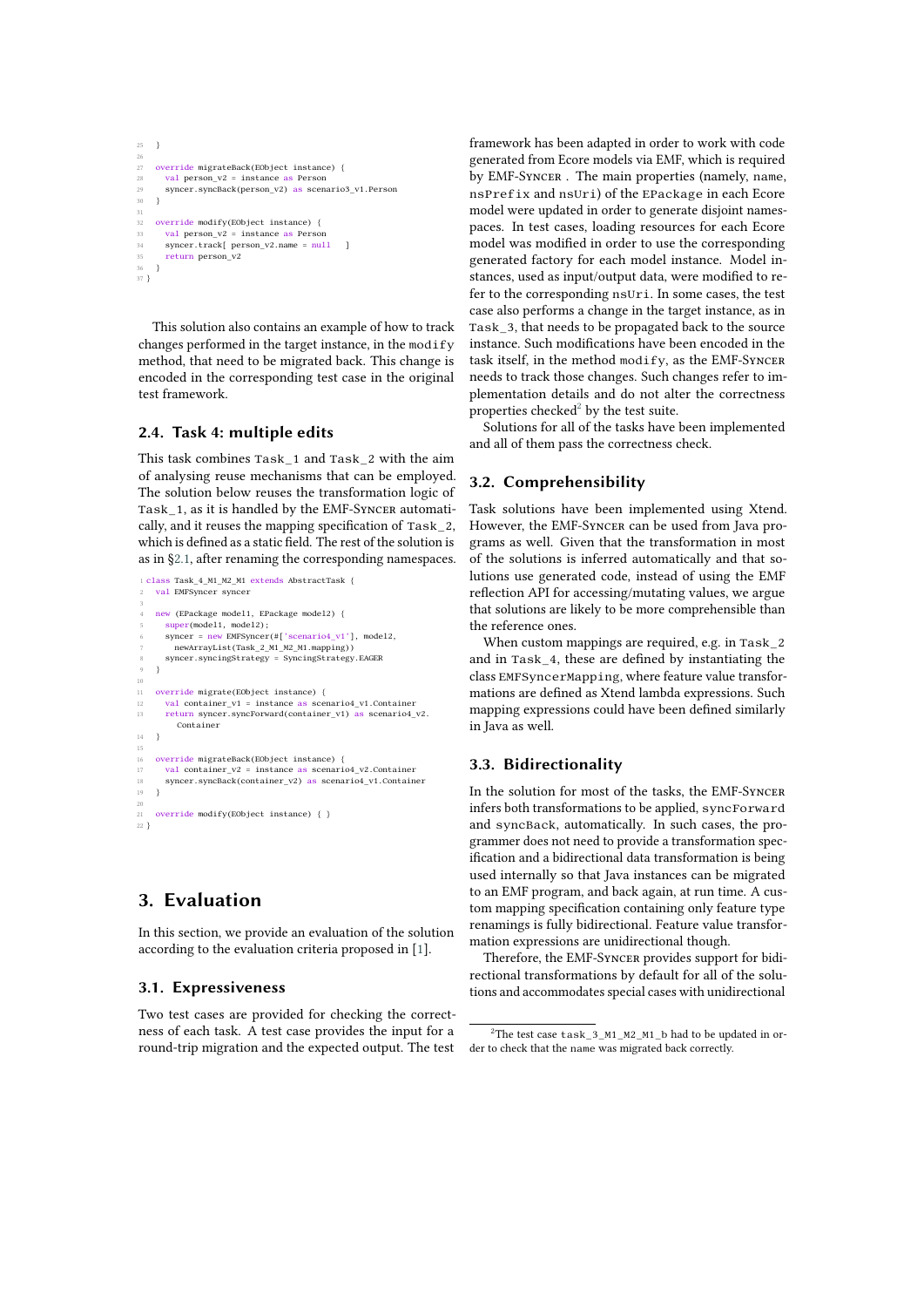|                                      | <b>Expressiveness</b> | Comprehensibility | Bidirectionality | Re-usability |
|--------------------------------------|-----------------------|-------------------|------------------|--------------|
| Task 1: "Create/Delete Field"        |                       |                   |                  |              |
| Task 1 M1 M2 M1                      | 2(2)                  | 2(2)              | 1(1)             | n.a.         |
| Task 1 M2 M1 M2                      | 2(2)                  | 2(2)              | 1(1)             | n.a.         |
| Task 2: "Create/Delete Field"        |                       |                   |                  |              |
| Task 2 M1 M2 M1                      | 2(2)                  | 2(2)              | 1(1)             | n.a.         |
| Task 2 M2 M1 M2                      | 2(2)                  | 2(2)              | 1(1)             | n.a.         |
| <b>Task 3: "Create/Delete Field"</b> |                       |                   |                  |              |
| Task 3 M1 M2 M1                      | 2(2)                  | 2(2)              | 1(1)             | n.a.         |
| Task 3 M2 M1 M2                      | 2(2)                  | 2(2)              | 1(1)             | n.a.         |
| Task 4: "Create/Delete Field"        |                       |                   |                  |              |
| Task 4 M1 M2 M1                      | 2(2)                  | 2(2)              | 1(1)             | 4(4)         |
| Task 4 M2 M1 M2                      | 2(2)                  | 2(2)              | 1(1)             | 4(4)         |
|                                      | : 16(16)              | : 16(16)          | :8(8)            | :8(8)        |

#### **Table 1**

<span id="page-4-2"></span>Summary of evaluation results.

feature value transformations, which correspond to a fraction of the data migration to be performed.

### **3.4. Re-usability**

Re-usability is internalized in the EMF-Syncer by inferring transformations automatically. That is, when a user does not need to provide a mapping specification, the transformation logic in the EMF-Syncer is reused for any data model change. For example, reuse of the logic transformation in Task\_1 falls under this category.

On the other hand, as EMF-Syncer is a JVM library, a programmer can rely on reuse mechanisms provided by the JVM language of choice. For example, reuse of the transformation logic in Task\_2 falls under this category. The mapping specification defined for Task\_2 is reused by calling a static field and by using a common interface for the class Person, which has been implemented using inheritance in Task\_4.

### **3.5. Performance**

We have run the performance tests both for the reference solution and for the EMF-Syncer solution on a MacBookPro11,5 Core i7 2.5 GHz, with four cores and 16 GB of RAM. The runtime results (in ms.) obtained are displayed in Fig. [1.](#page-4-1) The EMF-Syncer solution exhibits a linear growth with respect to the number of iterations, as instructed in the case benchmark. However, the EMF-Syncer solution is more efficient than the reference one thanks to its support for incremental migration of changes. While the reference solution takes about 31 s. for 2 million iterations, the EMF-Syncer solution takes about 9 s, with an improvement factor of 70%. The incremental propagation relies on a traceability model that caches relevant data at run time. An analysis of memory consumption is left for future work as it was not part of the case benchmark.



<span id="page-4-1"></span>**Figure 1:** Performance results (ms.) along iterations

## <span id="page-4-0"></span>**4. Conclusions**

Following from the justification of the evaluation criteria in the section above, the results are summarized in Ta-ble [1,](#page-4-2) where the score X out of Y is expressed as  $X(Y)$ . Overall, this solution shows that the EMF-Syncer helps in achieving a competitive trade-off between data migration specification and performance. On the one hand, the automatic inference of data transformations between different object-oriented data models reduces the need for specifying data transformations. When these have to be specified, a programmer can rely on their programming skills, using a JVM programming language, for reusing transformation logic. On the other hand, EMF-Syncer can be used as an efficient data migration service at run time. For example, the EMF-Syncer solution is faster than the reference solution developed in raw Java. EMF-Syncer can be used for building more scalable solutions, involving very large models, by using the pull-based model for propagating changes in syncForward only when they are required in the target program.